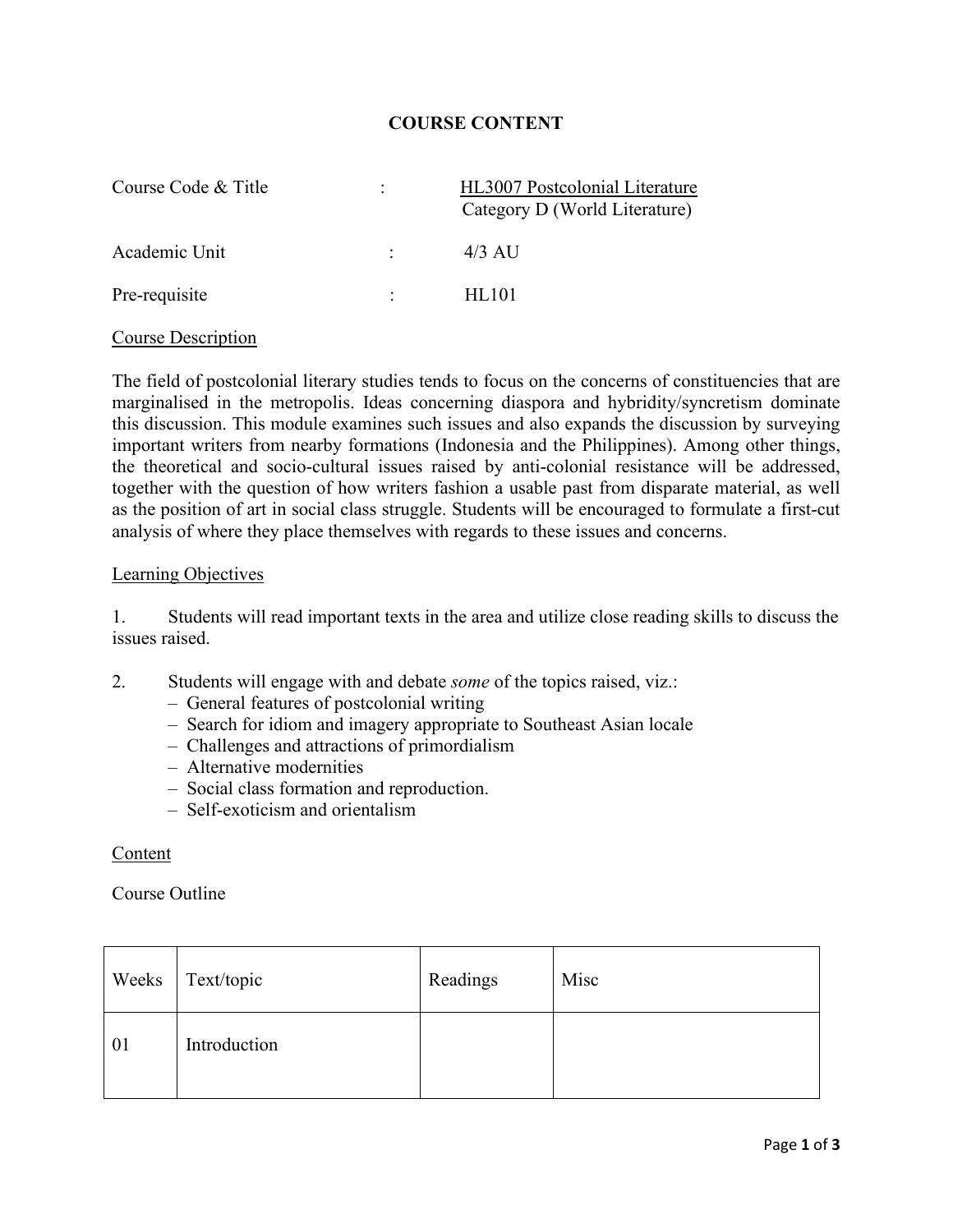| 02     | This Earth of Mankind       |  |
|--------|-----------------------------|--|
| 03     | This Earth of Mankind       |  |
| 04     | Child of All Nations        |  |
| 05     | Child of All Nations        |  |
| 06     | Footsteps                   |  |
| $07\,$ | Footsteps                   |  |
|        | <b>RECESS</b>               |  |
| 08     | Essay Consultation (1 on 1) |  |
| 09     | The Pretenders              |  |
| 10     | The Pretenders              |  |
| 11     | Sherds: A Novel             |  |
| 12     | Sherds: A Novel             |  |
| 13     | Summary                     |  |

# Learning Outcome

Students will obtain a grounding in the sub-field as well as knowledge of its recurrent concerns and debates.

# Student Assessment